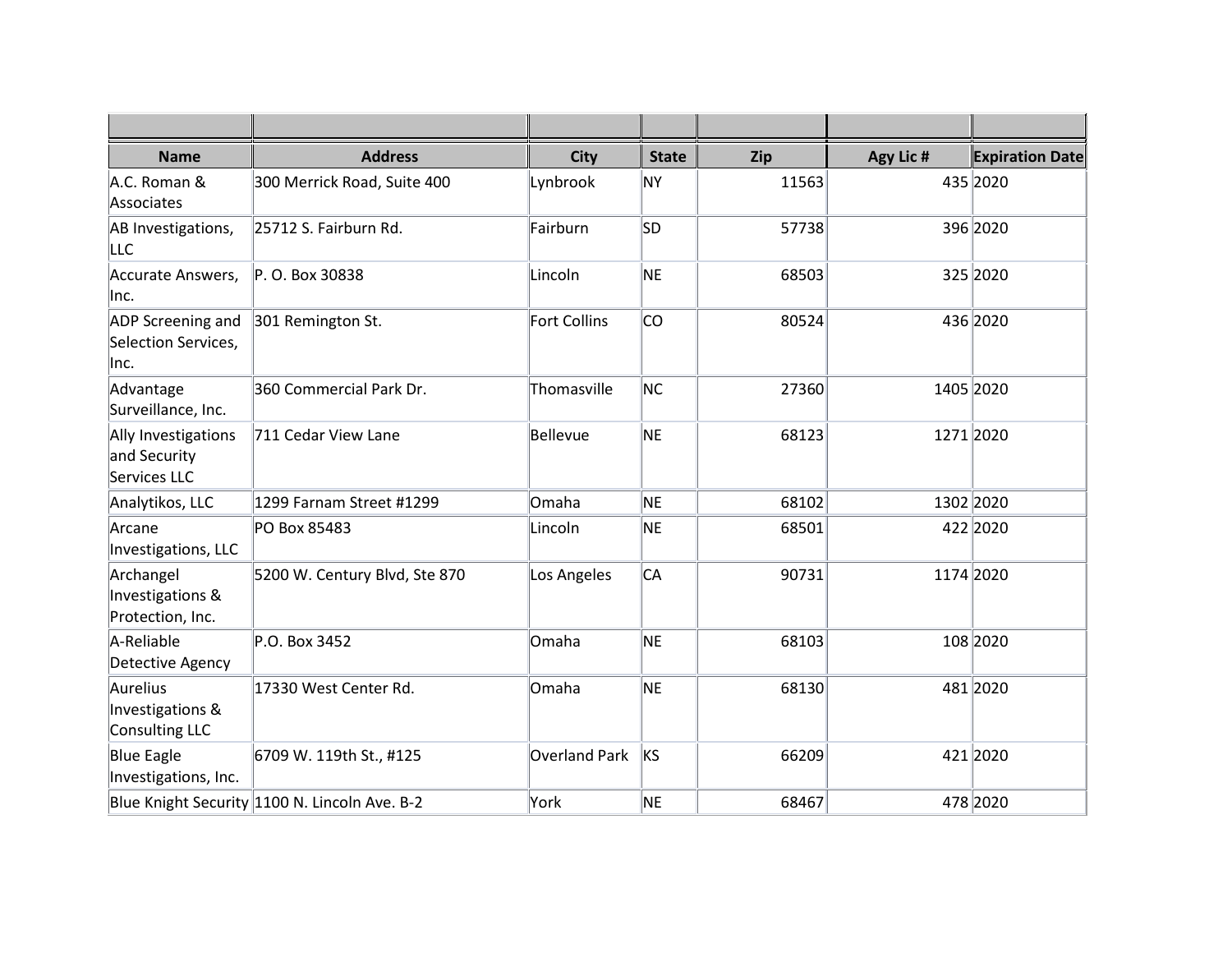| <b>Name</b>                                        | <b>Address</b>              | <b>City</b>  | <b>State</b> | Zip   | Agy Lic # | <b>Expiration Date</b> |
|----------------------------------------------------|-----------------------------|--------------|--------------|-------|-----------|------------------------|
| Bond Investigation,<br>Inc.                        | P.O. Box 71784              | Phoenix      | AZ           | 85050 |           | 1491 2020              |
| Cahill Security<br>Group, LLC                      | 7011 N 90 <sup>th</sup> St. | Omaha        | NE           | 68122 |           | 650 2020               |
| Candor<br>Investigations, LLC                      | 8350 Renatta Dr.            | Lincoln      | <b>NE</b>    | 68516 |           | 1488 2020              |
| Claims Bureau USA, 6 Lincoln Knoll Ln<br>lnc.      |                             | Burlington   | MA           | 1803  |           | 405 2020               |
| <b>Clark International</b><br>Investigations, Inc. | 1213 S. 75 St.              | Omaha        | NE           | 68124 |           | 456 2020               |
| Clark Investigative<br>Services, Inc.              | PO Box 84544                | Lincoln      | NE           | 68501 |           | 317 2020               |
| Complete Security<br>& Investigations,<br>lnc.     | 123 N. State St.            | Hooper       | NE           | 68031 |           | 439 2020               |
| Contego<br>Investigative<br>Services, Inc.         | P.O. Box 9522138            | Lake Mary    | FL           | 32795 |           | 509 2020               |
| CoventBridge<br>Group                              | 9485 Regency Square Blvd.   | Jacksonville | FL           | 82225 |           | 515 2020               |
| Cyberchek LLC                                      | 14518 Oak St.               | Omaha        | NE           | 68144 |           | 1355 2020              |
| Defense<br>Investigators<br>Group, Inc.            | 1060 A Main St.             | Hanson       | MA           | 02341 |           | 441 2020               |
| Delta Associated<br>Investigations, Inc.           | 1397 Buford Blvd., Ste 500  | Buford       | GA           | 30518 |           | 1158 2020              |
| <b>Detective Services</b>                          | 5062 S. 108th St., #265     | Omaha        | NE           | 68137 |           | 411 2020               |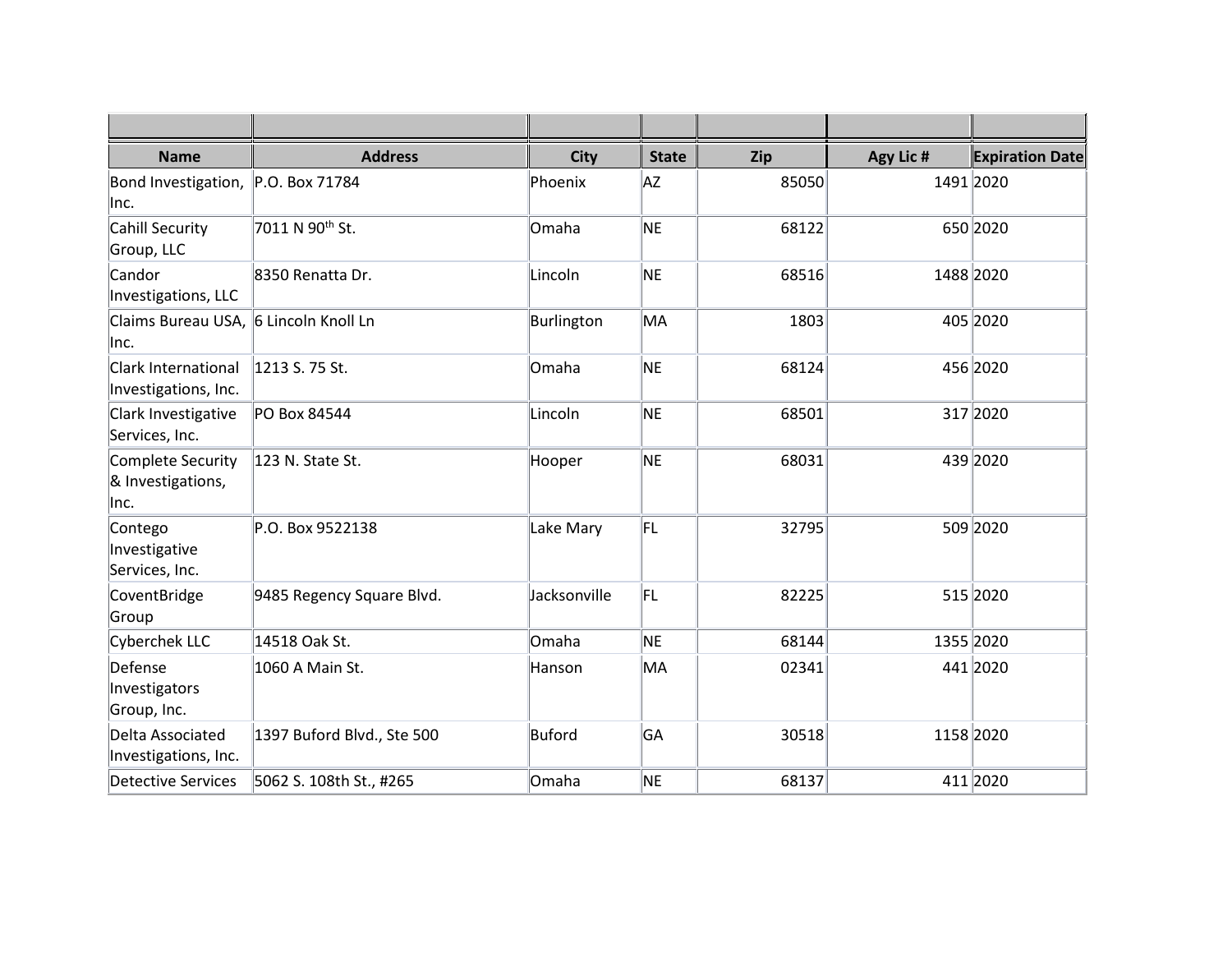| <b>Name</b>                                                                      | <b>Address</b>                                 | <b>City</b>    | <b>State</b> | Zip   | Agy Lic # | <b>Expiration Date</b> |
|----------------------------------------------------------------------------------|------------------------------------------------|----------------|--------------|-------|-----------|------------------------|
| Digistream Denver<br>Inc.                                                        | 417 Mace Blvd., J-129                          | Davis          | IСА          | 95618 |           | 1404 2020              |
| lnc.                                                                             | Digistream Chicago, 417 Mace Blvd., Ste. J-129 | Davis          | IСА          | 95618 |           | 1180 2020              |
| Direct Insight<br>Services, Inc.                                                 | PO Box 8343                                    | Omaha          | NE           | 68108 |           | 400 2020               |
| <b>DJP Private</b><br>Investigations, LLC                                        | 4838 Circle Drive                              | Blair          | NE           | 68008 |           | 1414 2020              |
| D-TECT, LLC dba $D-$ P.O. Box 546<br><b>TECT Private</b><br>Investigations       |                                                | Elkhorn        | NE           | 68022 |           | 431 2020               |
| E.C.H. Enterprises                                                               | 10708 R Circle                                 | Omaha          | NE           | 68127 |           | 262 2020               |
| EFI Global, Inc.                                                                 | 7667 Cahill Rd., #250                          | Edina          | MN           | 55439 |           | 450 2020               |
| Engineering<br>Specialists, Inc.                                                 | 15858 W. Dodge, #300                           | Omaha          | NE           | 68118 |           | 345 2020               |
| Envista Forensics,<br><b>LLC</b>                                                 | 5565 Glenridge Connector, Ste900               | Atlanta        | GA           | 30342 |           | 1466 2020              |
| Essential Resources 1820 Webb Rd.<br>Group, Inc. dba<br><b>Essential Screens</b> |                                                | Grand Island   | <b>NE</b>    | 68803 |           | 1380 2020              |
| Exclusive<br>Investigations LLC                                                  | 4742 Fowler Ave.                               | Omaha          | NE           | 68104 |           | 1399 2020              |
| Executive<br>Investigative<br>Services, Inc.                                     | 3100 "O" St. Suite 5                           | Lincoln        | NE           | 68510 |           | 234 2020               |
| Ethos Risk Services, P.O. Box 55246<br>LLC                                       |                                                | St. Petersburg | FL           | 99732 |           | 508 2020               |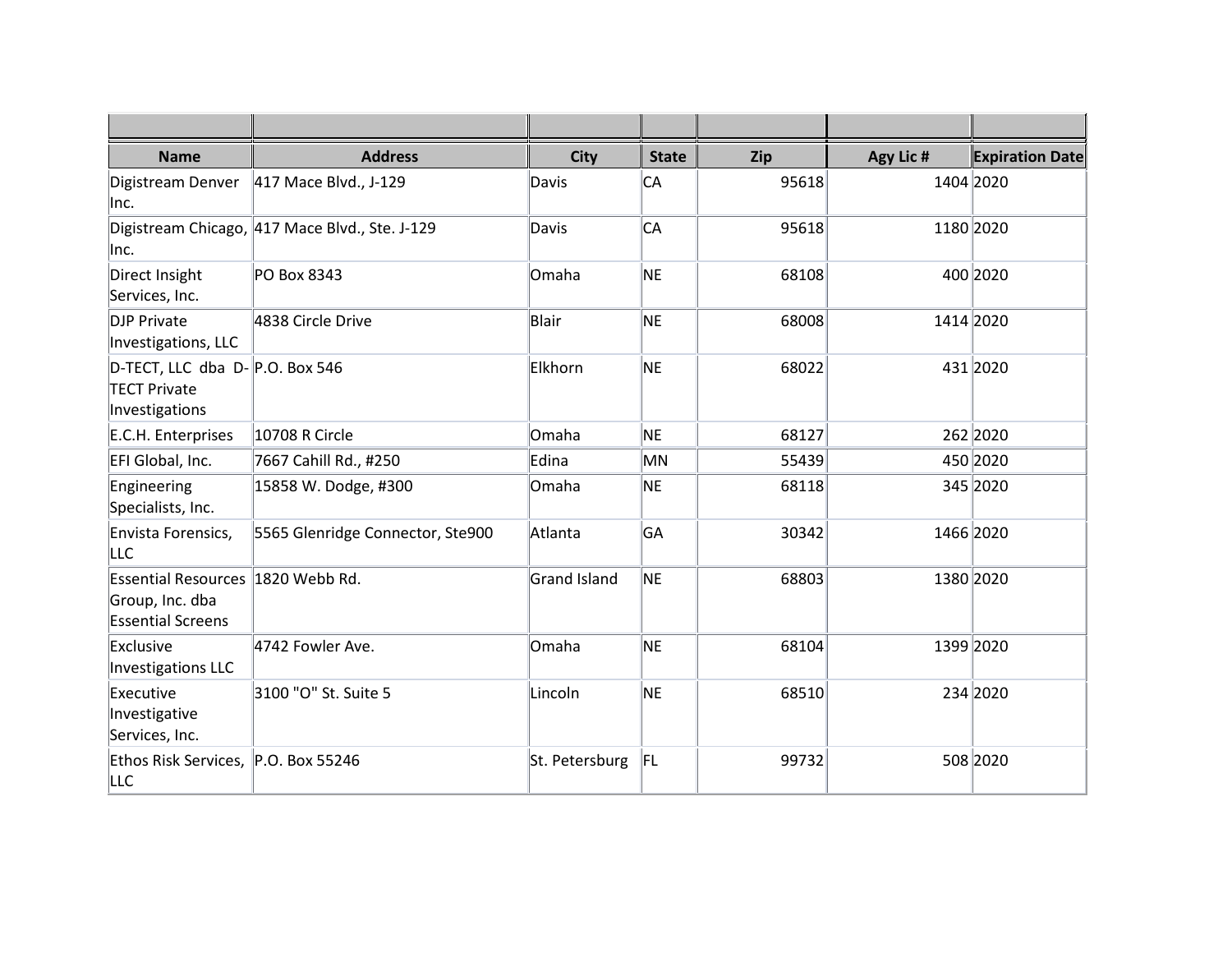| <b>Name</b>                                     | <b>Address</b>                                 | <b>City</b>           | <b>State</b> | Zip   | Agy Lic # | <b>Expiration Date</b> |
|-------------------------------------------------|------------------------------------------------|-----------------------|--------------|-------|-----------|------------------------|
| First Advantage<br>Background<br>Services Corp. | 140 Fountain Parkway, Ste 410                  | St. Petersburg        | FL.          | 33716 |           | 369 2020               |
| <b>Flat Water Private</b><br>Investigations LLC | P. O. Box 320                                  | Omaha                 | NE           | 68022 |           | 1270 2020              |
| Foresight Security<br>Solutions, Inc.           | 33 S. Linden Ave.                              | <b>Council Bluffs</b> | lIA          | 51503 |           | 504 2020               |
| Frasco, Inc.                                    | 215 Alameda Ave.                               | <b>Burbank</b>        | IСА          | 91502 |           | 1116 2020              |
| G4S Compliance &<br>Investigations, Inc.        | 910 Paverstone Dr.                             | Raleigh               | NC.          | 27615 |           | 341 2020               |
| G4S Secure<br>Solutions (USA) Inc.              | 300 Renaissance Center                         | Detroit               | MI           | 48265 |           | 440 2020               |
| LLC                                             | Gillway Enterprises, 1299 Farnam Street, #1299 | Omaha                 | NE           | 68108 |           | 1296 2020              |
| Gorgen Detective<br>Agency, LLC                 | 2614 North 161 Ave                             | Omaha                 | NE           | 68116 |           | 473 2020               |
| <b>LLC</b>                                      | Guardian Shield 13, 4106 Buccaneer Blvd.       | Plattsmouth           | NE           | 68048 |           | 1403 2020              |
| Hanrahan<br>Investigations, Inc.                | 9914 Derby Land                                | Westchester           | IL           | 60154 |           | 506 2020               |
| Hansel and<br>Associates, LLC                   | 79155 Ryno Road                                | Callaway              | NE.          | 68825 |           | 2020                   |
| Heartland Detective 124 16th St.<br>Agency      |                                                | Gothenburg            | NE           | 69138 |           | 410 2020               |
| Heartland<br>Investigations, Inc.               | 5405 South 94 <sup>th</sup> Street             | Omaha                 | NE           | 68127 |           | 1352 2020              |
| HireRight, Inc.                                 | 5151 California Ave.                           | Irvine                | IСА          | 92617 |           | 432 2020               |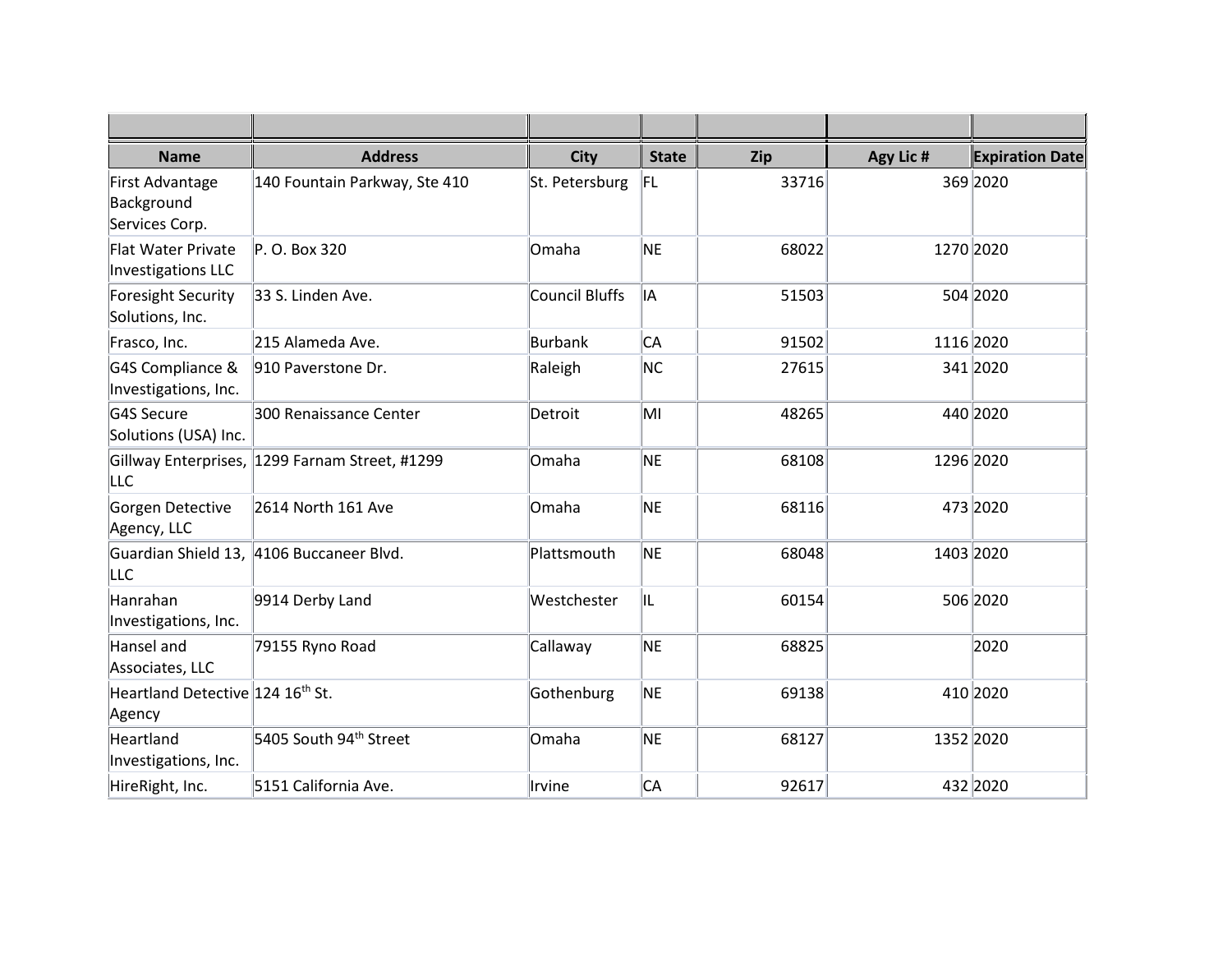| <b>Name</b>                                                  | <b>Address</b>                  | <b>City</b> | <b>State</b> | Zip   | Agy Lic # | <b>Expiration Date</b> |
|--------------------------------------------------------------|---------------------------------|-------------|--------------|-------|-----------|------------------------|
| Horne Investigative<br>and Security<br>Services, Inc.        | $1722$ N. 34 <sup>th</sup> St.  | Omaha       | NE.          | 68111 |           | 224 2020               |
| HUB Enterprises,<br> Inc.                                    | 406 E. Madison St.              | Broussard   | LA           | 70518 |           | 404 2020               |
| Impact<br>Investigations, LLC                                | 2611 Crestview Rd.              | Norfolk     | NE           | 68701 |           | 1349 2020              |
| In Focus<br>Investigations, LLC                              | 3939 South 58 <sup>th</sup> St. | Lincoln     | NE           | 68506 | 488       | 2020                   |
| iUnlimited<br>Investigative<br>Services                      | 78081 Folsom Blvd, #203         | Sacramento  | lСА          | 95826 |           | 498 2020               |
| Insight Service<br>Group, Inc.                               | 55 Ferncroft Rd., Ste. 100      | Danvers     | MA           | 01923 |           | 457 2020               |
| Integrity<br>Investigations, Inc.                            | P.O. Box 67285                  | Lincoln     | NE           | 68506 |           | 319 2020               |
| Interstate Bureau<br>of Investigation,<br> Inc.              | 4831 Dodge St.                  | Omaha       | NE           | 68132 |           | 227 2020               |
| Investigative<br>Services of<br>Nebraska and<br>South Dakota | 319 Broadway                    | Yankton     | lsd.         | 57078 |           | 417 2020               |
| ISS. INC.                                                    | 9802 Nicholas St., Ste 350      | Omaha       | NE           | 68114 |           | 516 2020               |
| <b>ITC Homeland</b><br>Security<br>Consultants               | 8221 Read St.                   | Omaha       | NE           | 68122 | 1370 2018 |                        |
| James R. Morley<br>dba Revolution                            | 5239 W. 121st                   | Leawood     | ks           | 66209 |           | 472 2020               |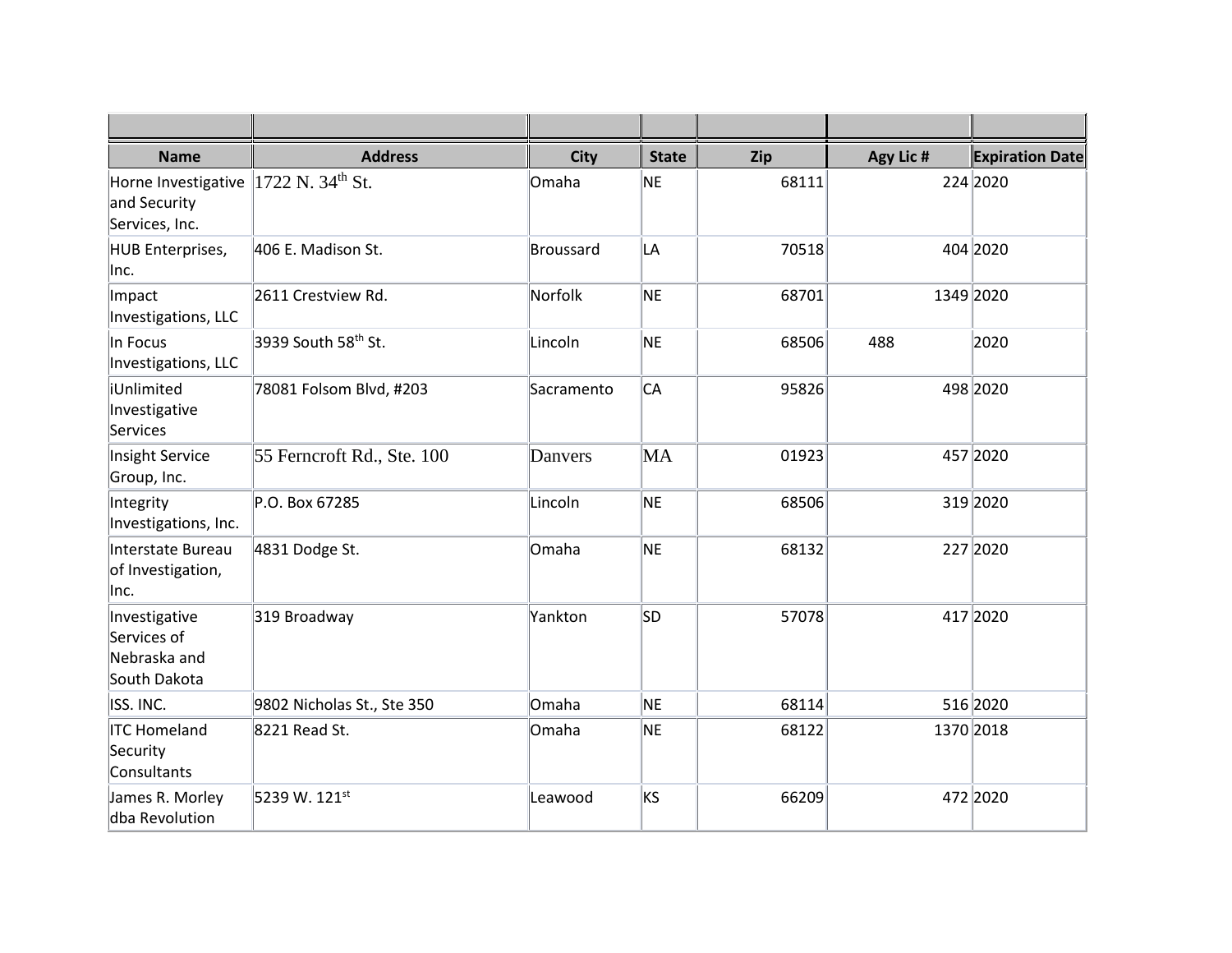| <b>Name</b>                                  | <b>Address</b>                               | <b>City</b>          | <b>State</b> | Zip   | Agy Lic # | <b>Expiration Date</b> |
|----------------------------------------------|----------------------------------------------|----------------------|--------------|-------|-----------|------------------------|
| Investigative<br>Services                    |                                              |                      |              |       |           |                        |
| Julie Aksamit<br>Investigations LLC          | 7857 Red Oak Rd.                             | Lincoln              | NE           | 68516 |           | 1194 2020              |
| Julie Jones P. I.                            | 3310 N 131st Circle                          | Omaha                | NE           | 68164 |           | 1132 2020              |
| Kearney<br>Investigations                    | 19 Lakeside Dr.                              | Kearney              | NE           | 68845 |           | 496 2020               |
| Koenig Investigative P. O. Box 321<br>Agency |                                              | Shelton              | NE           | 68876 |           | 491 2020               |
| Lemieux &<br>Associates, LLC                 | 110 Washington Ave., 2 <sup>nd</sup> Floor   | North Haven          | lст          | 06473 |           | 1358 2020              |
| Midwest<br>Investigative<br>Services         | Lucky Brass LLC dba 2211 Peoples Road, Ste 3 | Bellevue             | NE           | 68005 |           | 1461 2020              |
| Lost Pet<br>Professionals                    | 1916 Park Ave.                               | Peru                 | NE           | 68421 |           | 1328 2020              |
| McDowell &<br>Associates, Ltd.               | 1031 Lami St.                                | St. Louis            | lмо          | 63104 |           | 380 2020               |
| Metro Private<br>Investigations, Inc.        | 909 N. Memorial Parkway                      | Huntsville           | AL.          | 35801 |           | 452 2020               |
| Metropolitan<br>Protection Service,<br>Inc.  | 3609 A St.                                   | Lincoln              | NE           | 68510 |           | 177 2020               |
| Michael L.<br>Hauschild                      | 6402 Cedar Dale Road                         | Papillion            | NE           | 68133 |           | 350 2020               |
| Michael Stapleton<br>Associates, LTD.        | 9 Murry Street                               | <b>New York City</b> | ∣NΥ          | 10007 |           | 1457 2020              |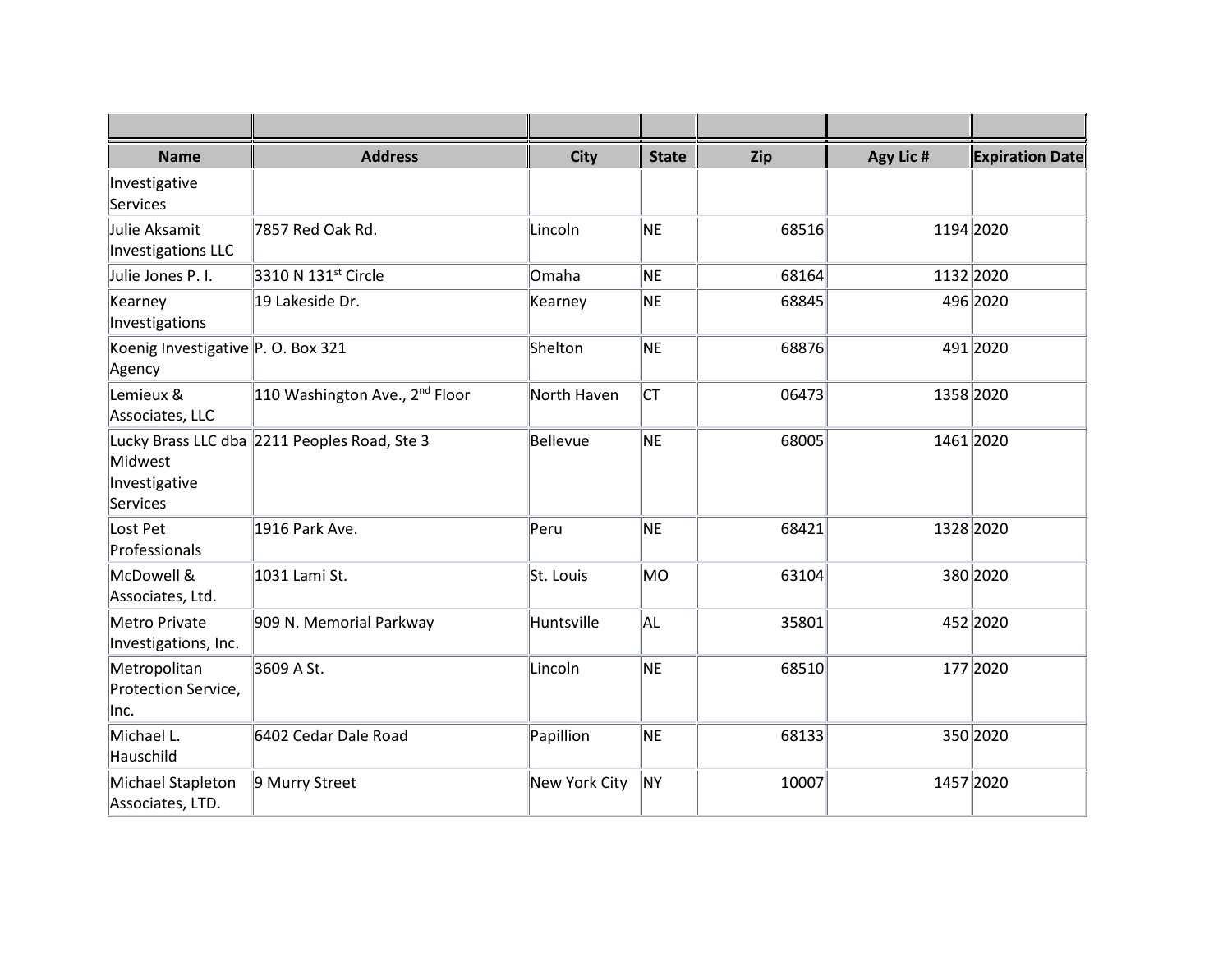| <b>Name</b>                                         | <b>Address</b>                                 | <b>City</b>      | <b>State</b> | Zip   | Agy Lic # | <b>Expiration Date</b> |
|-----------------------------------------------------|------------------------------------------------|------------------|--------------|-------|-----------|------------------------|
| Miles<br>Investigations, Inc.                       | P. O. Box 1729                                 | Beaverton        | OR.          | 97075 |           | 1432 2020              |
| Negron Consulting<br><b>LLC</b>                     | 505 Cornhusker Rd., #340                       | Bellevue         | NE           | 68005 |           | 1326 2020              |
| Nesbitt<br>Investigations, Inc.                     | 6130 South 58 <sup>th</sup> Street, Suite C    | Lincoln          | NE           | 68516 |           | 460 2020               |
| <b>NWI Investigative</b><br>Group, Inc.             | 10 Walnut Hill Park                            | Woburn           | MA           | 01801 |           | 385 2020               |
| OneSource The<br><b>Background Check</b><br>Company | 10842 Old Mill Rds., Ste. 6                    | Omaha            | NE           | 68154 |           | 468 2020               |
| P. I. Omaha, LLC                                    | 14216 Dayton Circle, Ste 4A                    | Omaha            | NE           | 68137 |           | 475 2020               |
| Palladin Consulting<br>Group, Inc.                  | 663 N. 132 <sup>nd</sup> St.                   | Omaha            | NE           | 68154 |           | 458 2020               |
| Paragon Systems,<br> Inc.                           | 13655 Dulles Technology Dr., Suite 100 Herndon |                  | VA           | 20171 |           | 437 2020               |
| Per Mar Security<br>and Research Corp.              | 1910 E. Kimberly Rd.                           | Davenport        | İΑ           | 52807 |           | 109 2020               |
| PhotoFax, Inc.                                      | P. O. Box 225                                  | Gilberts         | IIL          | 60136 |           | 429 2020               |
| Pinkerton<br>Consulting &<br>Investigations Inc.    | 1333 Butterfield Road, Ste 410                 | Downers Grove IL |              | 60515 |           | 418 2020               |
| Prodigious<br>Investigations                        | P. O. Box 29632                                | Lincoln          | NE           | 68529 |           | 386 2020               |
| Professional<br>Investigative<br>Resources, Inc.    | P. O. Box 8251                                 | Rapid City       | lsd          | 57709 |           | 1371 2020              |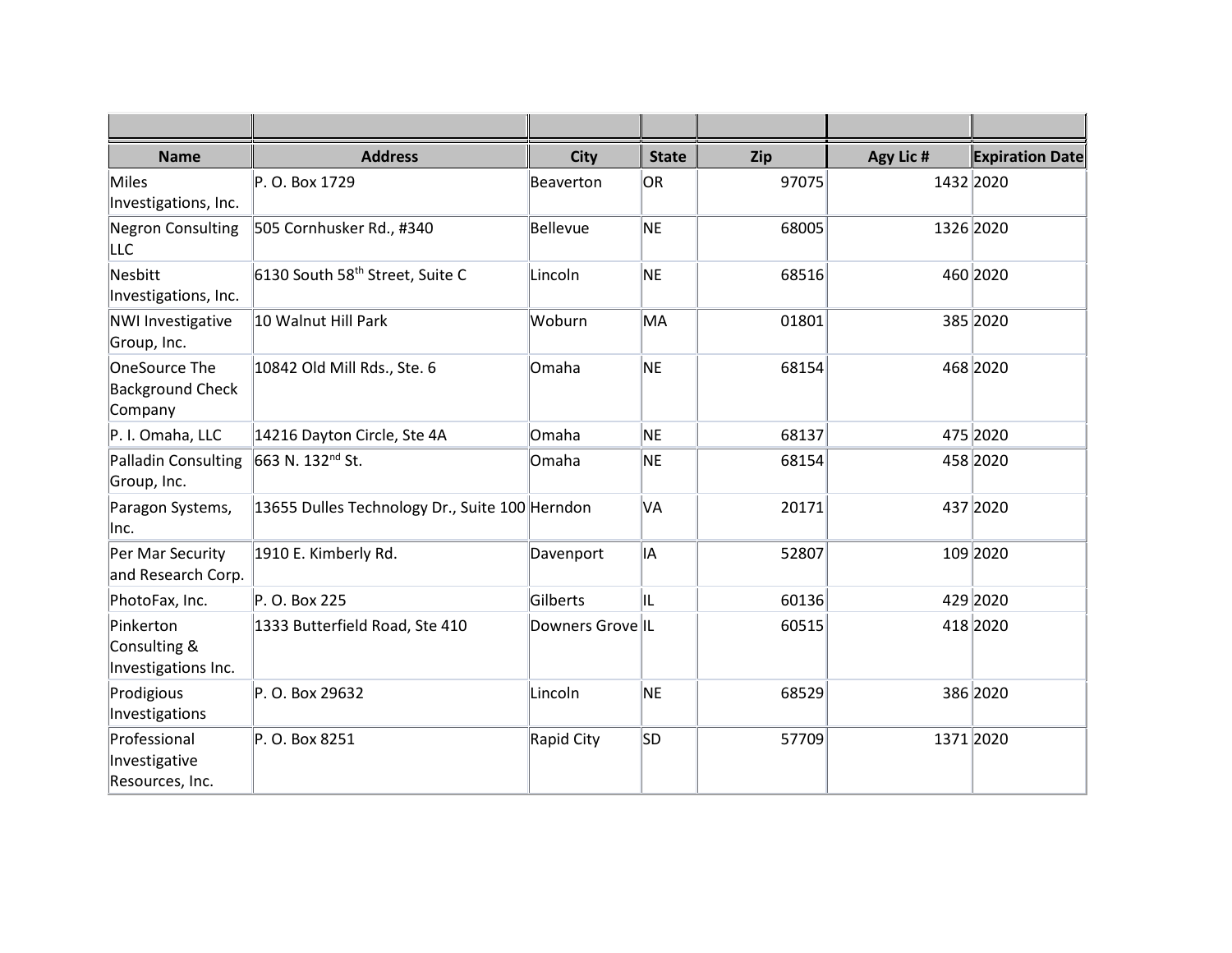| <b>Name</b>                                                    | <b>Address</b>                       | <b>City</b>           | <b>State</b> | Zip   | Agy Lic # | <b>Expiration Date</b> |
|----------------------------------------------------------------|--------------------------------------|-----------------------|--------------|-------|-----------|------------------------|
| PSI (Paul Sheckler<br>Investigations)                          | 2118 Washington Street               | Blair                 | NE           | 68008 |           | 1376 2020              |
| Research<br>Consultants Group,<br> Inc.                        | 1435 Clay Terrance Blvd. #244        | Carmel                | IN           | 40032 |           | 497 2020               |
| Research<br>Incorporated dba<br>Now You Know<br>Investigations | P.O. Box 461057                      | Papillion             | NE           | 68046 |           | 512 2020               |
| <b>Rimkus Consulting</b><br>Group, Inc.                        |                                      |                       |              |       |           | 2020                   |
| Ryan R. Robison &<br>Company                                   | 3310 Big Beaver Road, Ste 204        | Troy                  | MI           | 48073 |           | 455 2020               |
| Safety Systems<br>Group                                        | 7559 Brummond Dr.                    | Lincoln               | NE           | 68516 |           | 482 2020               |
| Scott Investigations P.O. Box 31603<br>& Research, LLC         |                                      | Omaha                 | NE.          | 68131 |           | 1279 2020              |
| Secured Data<br>Services                                       | P. O. Box 1554                       | Fremont               | NE.          | 68026 |           | 322 2020               |
| Security Industry<br>Specialists, Inc.                         | 6071 Bristol Parkway                 | <b>Culver City</b>    | lСА          | 90230 |           | 430 2020               |
| Sedgwick SIU, Inc.                                             | 1100 Ridgeway Loop Rds., Ste 200     | Memphis               | TN           | 38120 |           | 474 2020               |
| Shadow Land<br>Investigations, Inc.                            | 527 Delong Ave.                      | <b>Council Bluffs</b> | İΑ           | 51503 |           | 324 2020               |
| <b>Shramek Security</b><br>Services, LLC                       | $\vert$ 110 So. 12 <sup>th</sup> St. | Tekamah               | NE           | 68061 |           | 495 2020               |
| Smith & Carson,<br>lnc.                                        | 6709 West 119 St., Ste 445           | <b>Overland Park</b>  | <b>IKS</b>   | 66209 |           | 425 2020               |